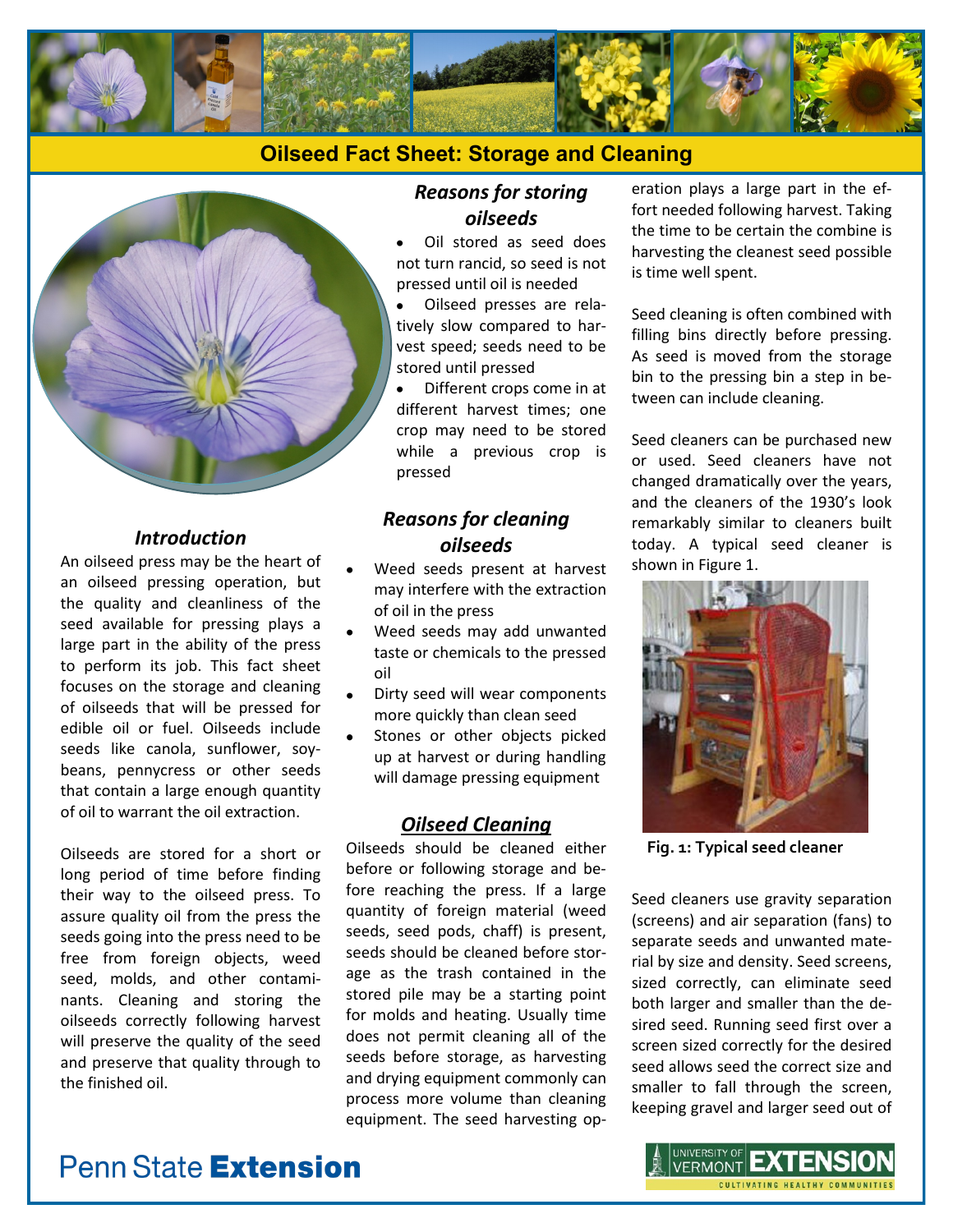

the desired mixture.

Flowing and shaking this mixture over a screen sized slightly smaller than the desired seed size screens out the smaller seeds, typically weed seeds. Seeds remaining are the desired size, but may still contain weed seeds that are approximately the same size as the desired seed.

A last cleaning step blows air through the sized seed and separates the lighter particles, typically weed seed, from the heavier, desired seed. Winnowing such as this is commonly used to separate the wheat from the chaff during grain harvest.

Farmers have purchased both new and used seed cleaners through dealers or at private sales and auctions. Though the method of cleaning seed has not changed enormously over the years, the enclosure of belt and chain drives and other components has greatly increased the safety of newer machines. If an older machine is purchased time and money should be allocated to enclose belt and chain drives, moving components, and other hazards before using the equipment. Rewiring of a used cleaner will probably be required.

A USDA publication, "Mechanical Seed Cleaning and Handling" describes seed cleaning equipment and recommended seed screen sizes. Although an older publication (1968), many useful tables and descriptions can be found in this manual. Resources such as this are listed at the end of the fact sheet.

A seed cleaner will remove off size and density seeds and materials, but will not remove all dust and dirt from seeds. Another component called a dust remover will remove unwanted dust from seeds. This is a component used by only a few oilseed press operators. Those who use it believe that the life of presses, augers and other components will be extended because of the lower abrasiveness of the cleaned seed passing through the press.

# *Seed Storage Moisture Content of Stored Oilseeds*

Oilseeds that will be stored (Fig. 2) need to be kept at a moisture content that does not encourage heating within the seed pile or the growth of molds, bacteria or fungi. Growth of mold or bacteria may make the oil pressed from these seeds unfit for human consumption. The oil may still be tolerable for processing into biofuel, but the handling of moldy or dusty seed presents an airborne respiratory hazard. If the seed is to be sold, contaminated seed will have a lower economic value than good seed.



**Fig. 2: Typical grain bin**

A general rule of thumb recognizes 10% m.c. (moisture content) as being the high end for long term storage. Storing seeds with lower than 10% m.c. should produce good results.



**Fig. 3: Grain moisture tester**

# *How is Moisture Content Measured?*

Moisture content may be measured with the use of a handheld or bench mounted moisture meter (Fig. 3), or calculated using the following method. If available, the use of the moisture meter is much quicker. When no moisture meter is available, following these steps will provide an accurate moisture content of the seed stock.

- Weigh out an amount of seed and record the weight (call this weight W1)
- Place in an open container in an oven at 100 C (212 F) for about 1 hour, stirring occasionally
- Remove from oven and let cool
- Weigh seed again (W2). The difference in the weight between W1 and W2 is the weight of the water that has been removed.
- To find the moisture content in

VERMONT

EXTEN

CULTIVATING HEALTHY COMMUNITIE

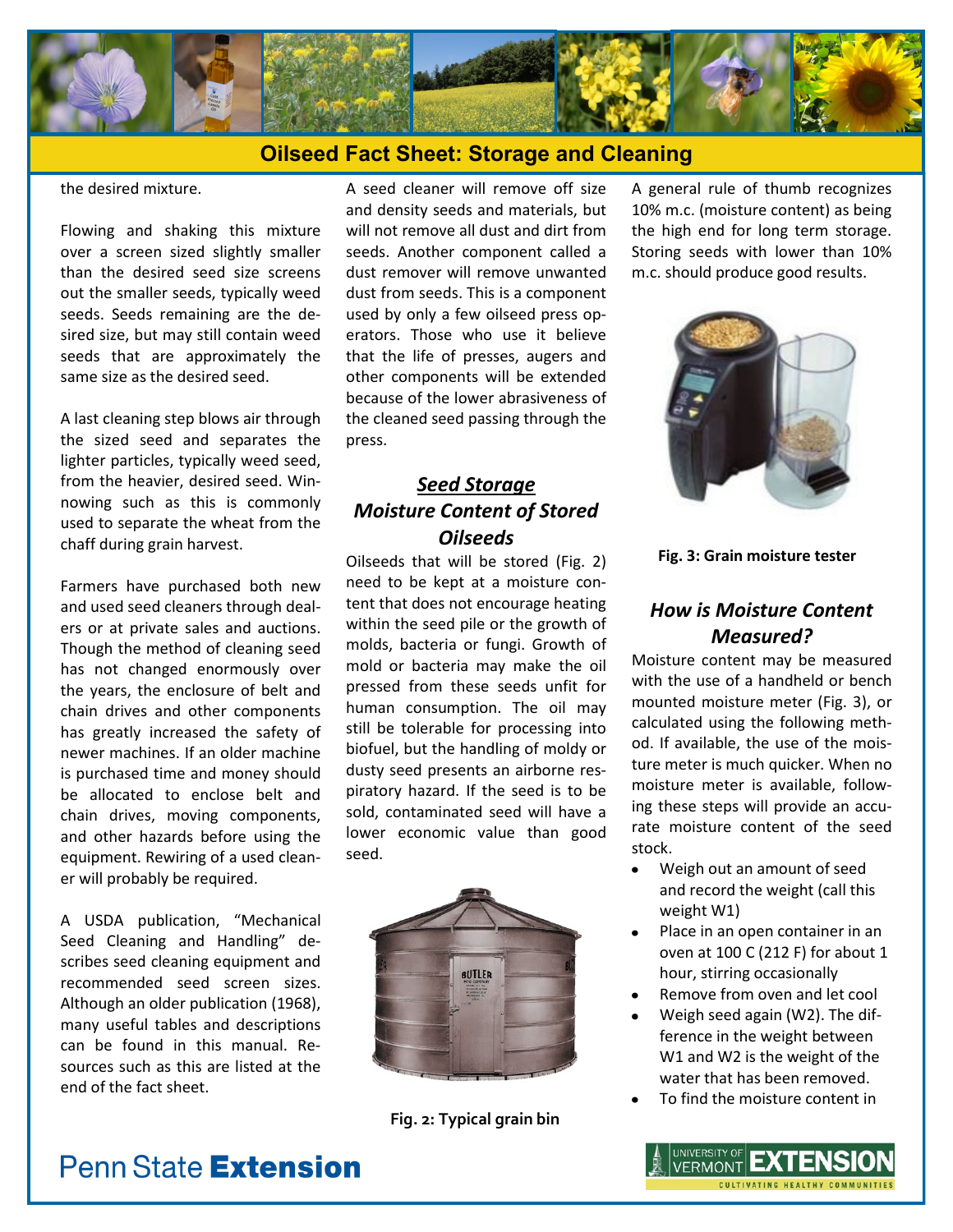

percent (%):

$$
MC(\%) = \frac{W1 - W2}{W1} \times 100
$$

Example: Weigh out 140 grams (5.0 oz.) of seed (W1). After removal from oven seed weighs 120 grams (4.2 oz.)(W2).  $MC(\%) = \frac{140 - 120}{140} \times 100 = 14.3\%$ 

This seed will need to be dried if it is to be stored and will not press well at this moisture content.

### *Drying Seed*

Most oilseeds harvested will need to be dried to some extent for both storage and pressing. Even when moisture content of the seed is acceptable for storage, most seeds do not press well in the oilseed press

| Table 1: Ideal oilseed moisture<br>content for pressing |                                |
|---------------------------------------------------------|--------------------------------|
| <b>Crop</b>                                             | <b>Moisture</b><br>Content (%) |
| <b>Camelina</b>                                         | 7-9%                           |
| Canola                                                  | $7 - 9%$                       |
| <b>Soybean</b>                                          | $9-11%$                        |
| <b>Sunflower</b>                                        | 7-9%                           |

unless their moisture content is about  $7 - 9$  %. Table 1 shows ideal moisture contents for pressing of various oilseeds.

Often this drying is done before storage so handling of the seed is minimized. When dried before storage, seed may be moved directly from the storage bin, through a cleaning process, into the oilseed press.

As with grain, seeds may be dried with ambient air or with heated air. The choice is dependent on the quantity of seed to be dried and the equipment available. Ambient air is the more economical choice if the quantity to be dried is not too great and the time is available to do the drying. If harvesting a large quantity, hot air drying may be necessary because the seed must be moved through the drying apparatus more quickly to make room for more of the harvest.

Air drying consists of allowing the grain to be in contact with outside air. For a small amount of seed, this can be accomplished by placing the seed in a thin layer outside on a dry day. Larger quantities require a blower mechanism to force air through the seed. This can be done in either a grain bin or with grain aer-**tube and (right) the aerator head Table 1: Ideal oilseed moisture**  ators (Fig. 4) screwed into the grain stored in a large tote, small bin or small wagon.

> Bin and dryer sizing, either forced ambient air or forced heated air, should be done in conjunction with knowledgeable grain bin distributors. Cooperative extension service offices have publications on these systems that can provide information in advance of contacting a distributor so that you know what questions to ask for the crops you are interested in storing and drying.

> There are many variables that affect bin drying, such as depth of seed in the bin, diameter and motor size of drying fan, diameter (size) of seeds, initial moisture content and desired moisture content. Bin floor perforation diameter can make a difference

in how a given bin will perform with different seeds. Oilseeds are often small in size, and will fall through the floor perforations of a typical grain



**Fig. 4: Grain aerator showing (left) the aerator head and screw-in air** 

bin. Canola, for example, will fall through a grain bin floor used for drying corn, soybeans or wheat. Farmers have used weed blocking cloth or burlap fastened over the floor so that these larger diameter perforated floors may still be used to dry the smaller grains. Replacing the grain bin floor with a floor specifically made for small seeds is another option.

### *Storage*

Long term storage of oilseeds allows seeds to be harvested, stored and pressed for oil as the oil is needed. Stored grains that are at proper moisture content for storage need to be monitored as temperatures and outside moisture affect the storage conditions and quality of the grain. Not paying attention to storage can



# **Penn State Extension**